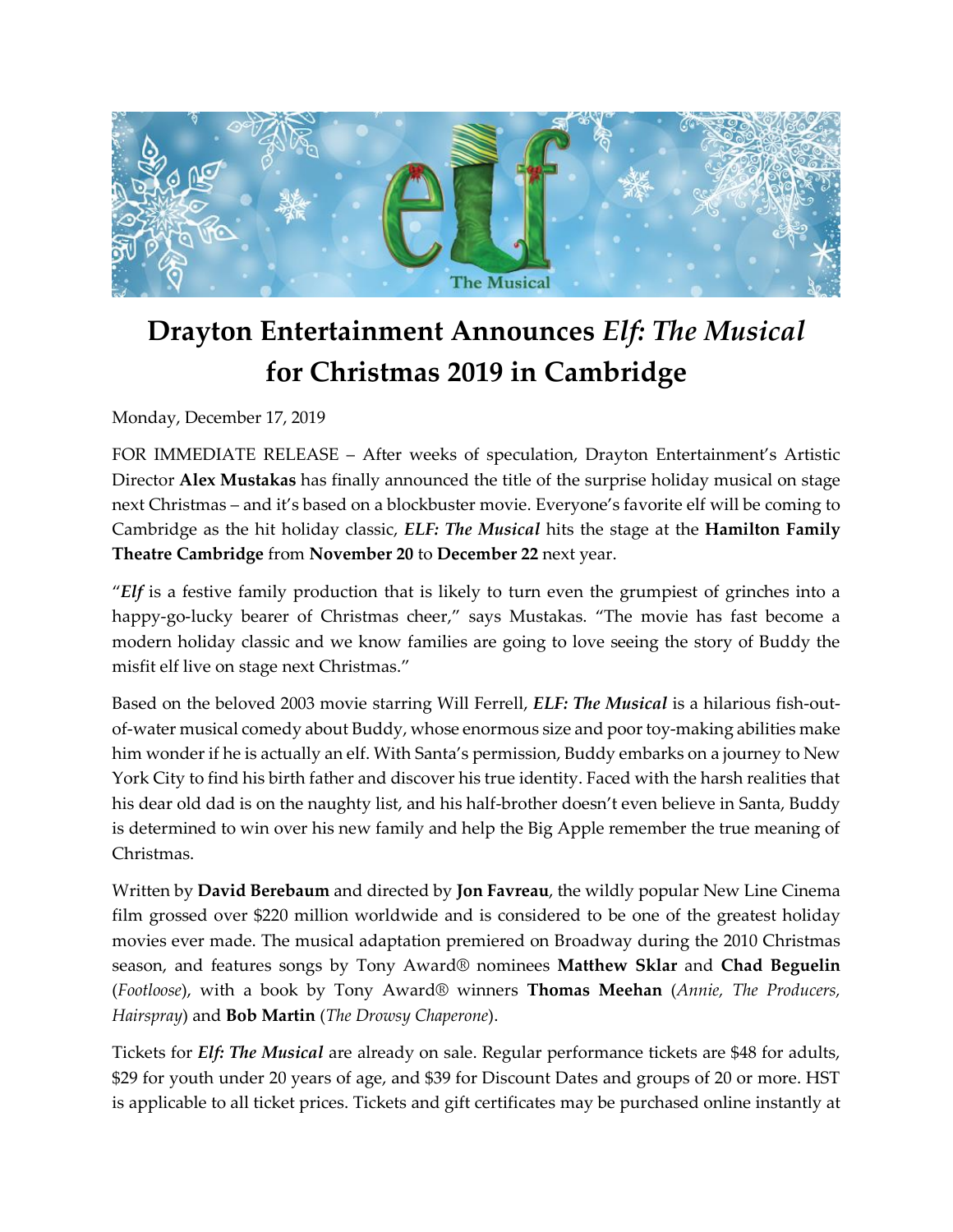[www.draytonentertainment.com,](http://www.draytonentertainment.com/) in person at the Box Offices in Cambridge, Drayton or St. Jacobs, or by calling the Box Office at **(519) 621-8000** or toll free at **1-855-drayton (372-9866)**.

-30-

For more information please contact: Amanda Kind, Director of Marketing Drayton Entertainment [amanda@draytonentertainment.com](mailto:amanda@draytonentertainment.com) Phone: (519) 621-5511 ext. 235

#### **Drayton Entertainment 2019 Season At‐A‐Glance**

#### **Hamilton Family Theatre Cambridge**

| Rocky: The Musical      | Mar 6 to Mar 31  |
|-------------------------|------------------|
| Glory                   | May 15 to June 8 |
| Grease                  | July 10 to Aug 3 |
| <b>Twelve Angry Men</b> | Aug 7 to Aug 24  |
| Annie                   | Oct 2 to Oct 27  |
| ELF: The Musical        | Nov 20 to Dec 22 |

#### **Drayton Festival Theatre**

| Annie                         | June 5 to June 30    |
|-------------------------------|----------------------|
| Glory                         | July 10 to July 20   |
| Fiddler on the Loose          | July 24 to Aug 10    |
| Disney's Beauty and the Beast | Aug $15$ to Aug $31$ |

#### **Huron Country Playhouse Mainstage, Grand Bend**

| Thoroughly Modern Millie | June 5 to June 22  |
|--------------------------|--------------------|
| Disney's Newsies         | June 27 to July 13 |
| Rocky: The Musical       | July 18 to Aug 3   |
| Grease                   | Aug 8 to Aug 31    |

#### **Huron Country Playhouse II, Grand Bend**

| Glory                               | June 12 to June 22 |
|-------------------------------------|--------------------|
| You'll Get Used To It  The War Show | June 27 to July 13 |
| Twelve Angry Men                    | July 18 to Aug 3   |
| Jack and the Beanstalk: The Panto   | Aug 8 to Aug 31    |

#### **King's Wharf Theatre, Penetanguishene**

| Jack and the Beanstalk: The Panto | June 5 to June 22 |
|-----------------------------------|-------------------|
| Glory                             | June 26 to July 6 |
| Disney's Beauty and the Beast     | July 11 to Aug 10 |
| <b>Shear Madness</b>              | Aug 14 to Aug 31  |